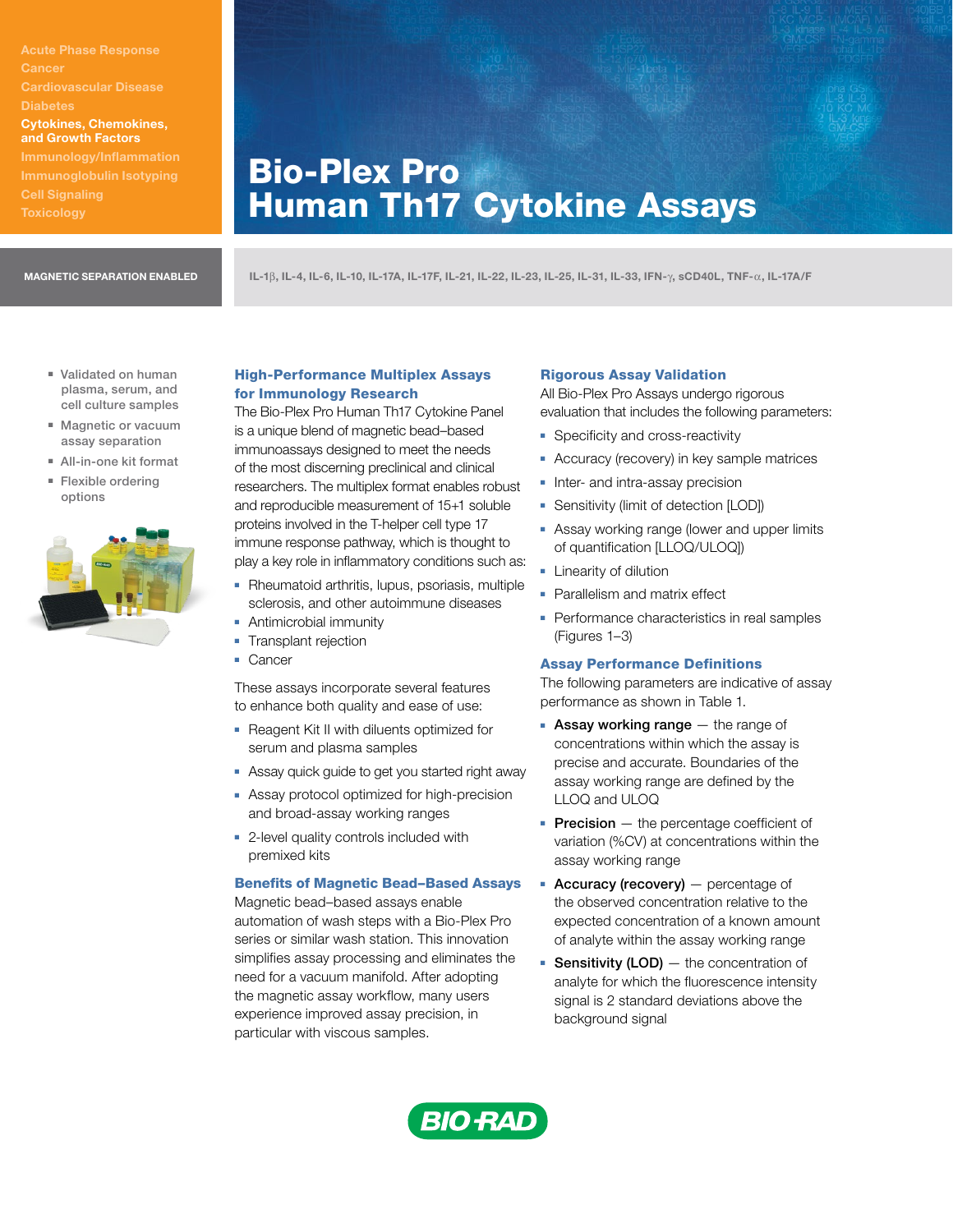|               |                          | Assay Working Range,<br>pg/ml |             | Assay Sensitivity,<br>pg/ml | <b>Assay Precision</b> |                    | Calibration to WHO/NIBSC |                           |
|---------------|--------------------------|-------------------------------|-------------|-----------------------------|------------------------|--------------------|--------------------------|---------------------------|
| Target        | Alternate<br>Names       | <b>LLOQ</b>                   | <b>ULOQ</b> | <b>LOD</b>                  | Intra-Assay<br>%CV     | Inter-Assay<br>%CV | Factor**                 | <b>NIBSC</b><br>Catalog # |
| $IL-1\beta$   | -                        | 0.4                           | 2,877       | 0.1                         | 1.6                    | 5.4                | 1.0                      | 86/680                    |
| $IL-4$        | -                        | 1.9                           | 7,861       | 1.9                         | 3.7                    | 10.4               | 0.7                      | 88/656                    |
| $IL-6$        |                          | 3.1                           | 25,399      | 2.0                         | 3.1                    | 4.3                | 1.6                      | 89/548                    |
| $IL-10$       | $\overline{\phantom{0}}$ | 3.2                           | 12,923      | 1.4                         | 3.2                    | 6.0                | 1.3                      | 93/722                    |
| $IL-17A$      | IL-17, CTLA8             | 1.6                           | 25,915      | 0.8                         | 3.5                    | 5.1                | 0.4                      | 01/420                    |
| IL-17F        |                          | 7.5                           | 30,743      | 3.1                         | 3.9                    | 9.8                | $\overline{\phantom{0}}$ | $\overline{\phantom{0}}$  |
| $IL-21$       | Za11                     | 15.3                          | 250,446     | 2.5                         | 3.3                    | 10.3               | $\qquad \qquad -$        | $\qquad \qquad -$         |
| $IL-22$       | -                        | 2.5                           | 41,572      | 0.9                         | 3.3                    | 4.3                | $\overline{\phantom{0}}$ | $\qquad \qquad$           |
| $IL-23$       | IL-23A, SGRF             | 10.7                          | 132,017     | 5.2                         | 3.9                    | 6.0                | $\qquad \qquad -$        |                           |
| $IL-25$       | IL-17E                   | 1.3                           | 21,804      | 0.8                         | 2.6                    | 4.4                | $\overline{\phantom{0}}$ |                           |
| $IL-31$       | $\qquad \qquad -$        | 3.6                           | 58,723      | 2.1                         | 5.9                    | 10.4               | $\overline{\phantom{m}}$ |                           |
| $IL-33$       | $\overline{\phantom{0}}$ | 6.8                           | 55,852      | 1.6                         | 2.6                    | 6.1                | $\overline{\phantom{0}}$ |                           |
| IFN- $\gamma$ | -                        | 0.7                           | 11,377      | 0.3                         | 3.4                    | 2.1                | 1.7                      | 87/586                    |
| sCD40L        | CD154                    | 7.7                           | 126,350     | 4.4                         | 2.9                    | 3.9                | $\equiv$                 | $\overline{\phantom{0}}$  |
| TNF- $\alpha$ | $\qquad \qquad =$        | 0.3                           | 4,678       | 0.04                        | 3.2                    | 6.5                | 0.4                      | 88/786                    |
| $IL-17A/F*$   | $\overline{\phantom{0}}$ | 1.62                          | 6,631       | 1.28                        | 4.3                    | 5.8                | $\overline{\phantom{m}}$ | $\overline{\phantom{m}}$  |

## Table 1. Representative assay performance.

The LLOQ, ULOQ, LOD, and inter-assay precision %CV are mean data determined from three independent multiplex assays in a serum-based matrix. Intra-assay %CV is the mean of eight standard points run in triplicate within one representative assay. LLOQ and ULOQ are defined as the boundary standard curve points that meet precision and accuracy specifications of 10% intra-assay CV and 80–120% recovery. Data were generated using the magnetic workflow with the Bio-Plex Pro II Wash Station.

\* IL-17A/F values are derived from the singleplex assay format.

\*\* Factor x NIBSC value (pg/ml) = Bio-Plex Pro value (pg/ml). Factors are based on average percentage recovery of Bio-Plex Pro Standards (in the linear range) relative to NIBSC standards run on the same assay plate.



Fig. 1. Serum cytokine levels from individuals with psoriasis (PSO, N = 8), rheumatoid arthritis (RA, N = 14), rheumatoid factors (RF, N = 10), and systemic lupus erythematosus (SLE, N = 18). Nonmatching normal (NM, N = 11) serum samples were used as the baseline reference.<br>The t-test function in Bio-Plex Data Pro Software was used to calculate statistical differe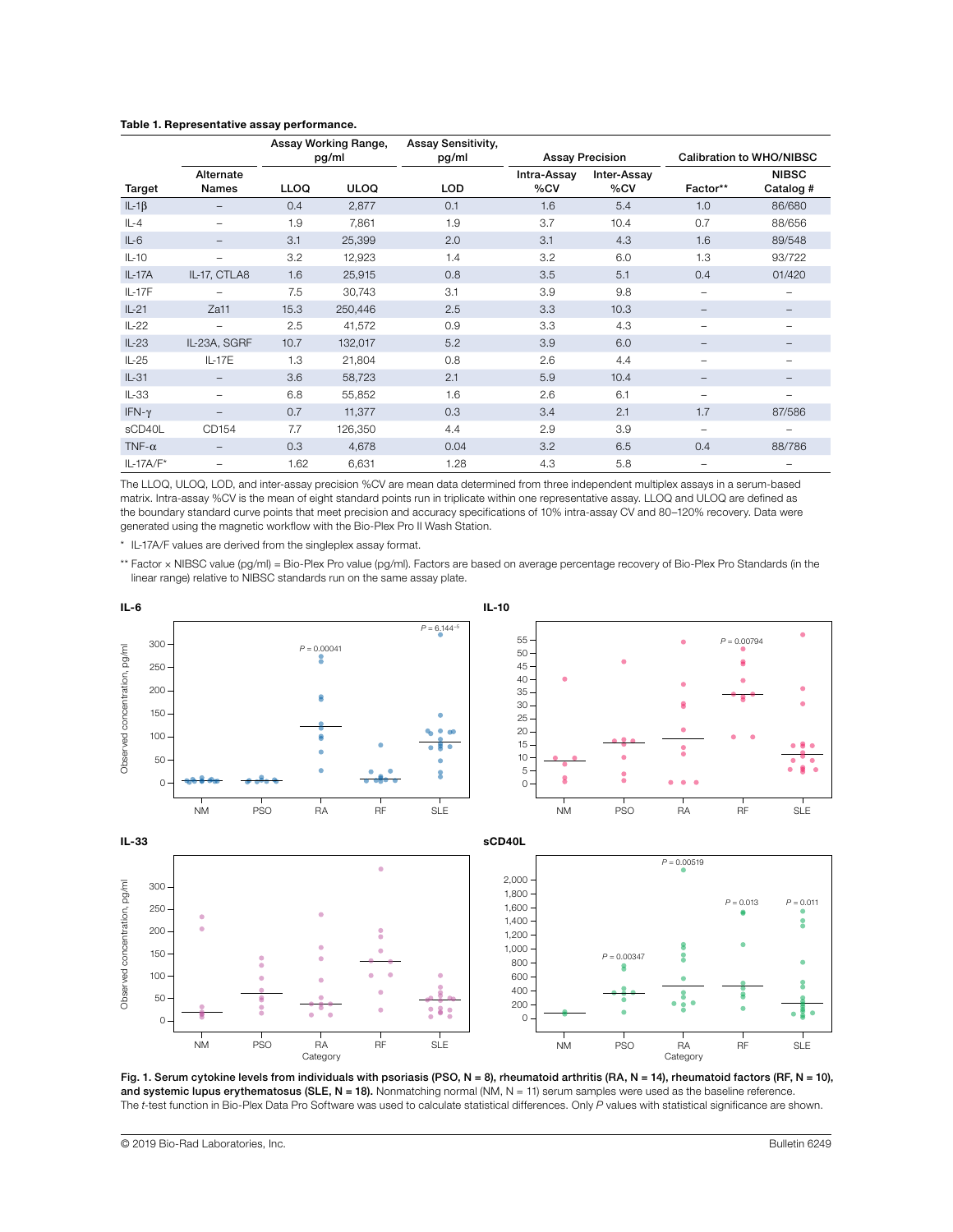





Fig. 3. sCD40L standard curve with human serum and plasma samples. Data were analyzed using Bio-Plex Manager Software version 6.0. Recovery range specification was set to 80–120%. Standard (■); unknown  $(\triangle)$ ; control  $(\triangle)$ .

#### Table 2. Comparison of features for each ordering option.

#### Flexible Ordering Options

For more information see Table 2.

## Premixed 15-Plex Panel

This option provides excellent value and performance as well as fast delivery. The full panel is available as an all-in-one assay kit, which includes a flat bottom plate so that you can take advantage of magnetic assay processing.

Note: IL-17A/F is available only as a singleplex set and cannot be mixed with IL-17A or IL-17F assays.

## x-Plex Custom Assays (we mix)

This option is a great choice for premium custommixed assays. Use the online Bio-Plex Assay Builder at [bio-rad.com/assaybuilder](http://bio-rad.com/assaybuilder) to select your analytes of interest and plate type. Assays are mixed for you at Bio-Rad and delivered as an all-in-one kit.

## Express Custom Assays (you mix)

These assays are an economical choice with fast delivery. Simply select up to ten singleplex analytes of interest and plate type using the Bio-Plex Assay Builder. Assays are delivered as individual sets of coupled beads and detection antibodies in an all-in-one kit, ready for you to mix.

## Individual Components

For your convenience, a host of singleplex sets and individual assay components are also available. Go to [bio-rad.com/bio-plex](http://bio-rad.com/bio-plex) or see the ordering information provided in this bulletin.

Note: The quality controls provided in premixed assay kits are not sold separately.

|                             | Premixed<br>15-Plex Panel | x-Plex Custom Assay<br>(we mix) | <b>Express Custom Assay</b><br>(you mix) | Singleplex/Individual<br>Components |
|-----------------------------|---------------------------|---------------------------------|------------------------------------------|-------------------------------------|
| All-in-one kit              |                           |                                 |                                          |                                     |
| 2-level quality controls    |                           |                                 |                                          |                                     |
| Flat bottom plate only      |                           |                                 |                                          |                                     |
| Choice of plate type        |                           |                                 |                                          |                                     |
| Choice of analytes          |                           |                                 |                                          |                                     |
| Detailed product data sheet |                           |                                 |                                          |                                     |
| Assay quick guide*          |                           |                                 |                                          |                                     |
| Faster delivery             |                           |                                 |                                          |                                     |
| Premium performance         |                           |                                 |                                          |                                     |

\* Printed guide included in assay kits. The guide is also available at [bio-rad.com/bio-plex](http://bio-rad.com/bio-plex).